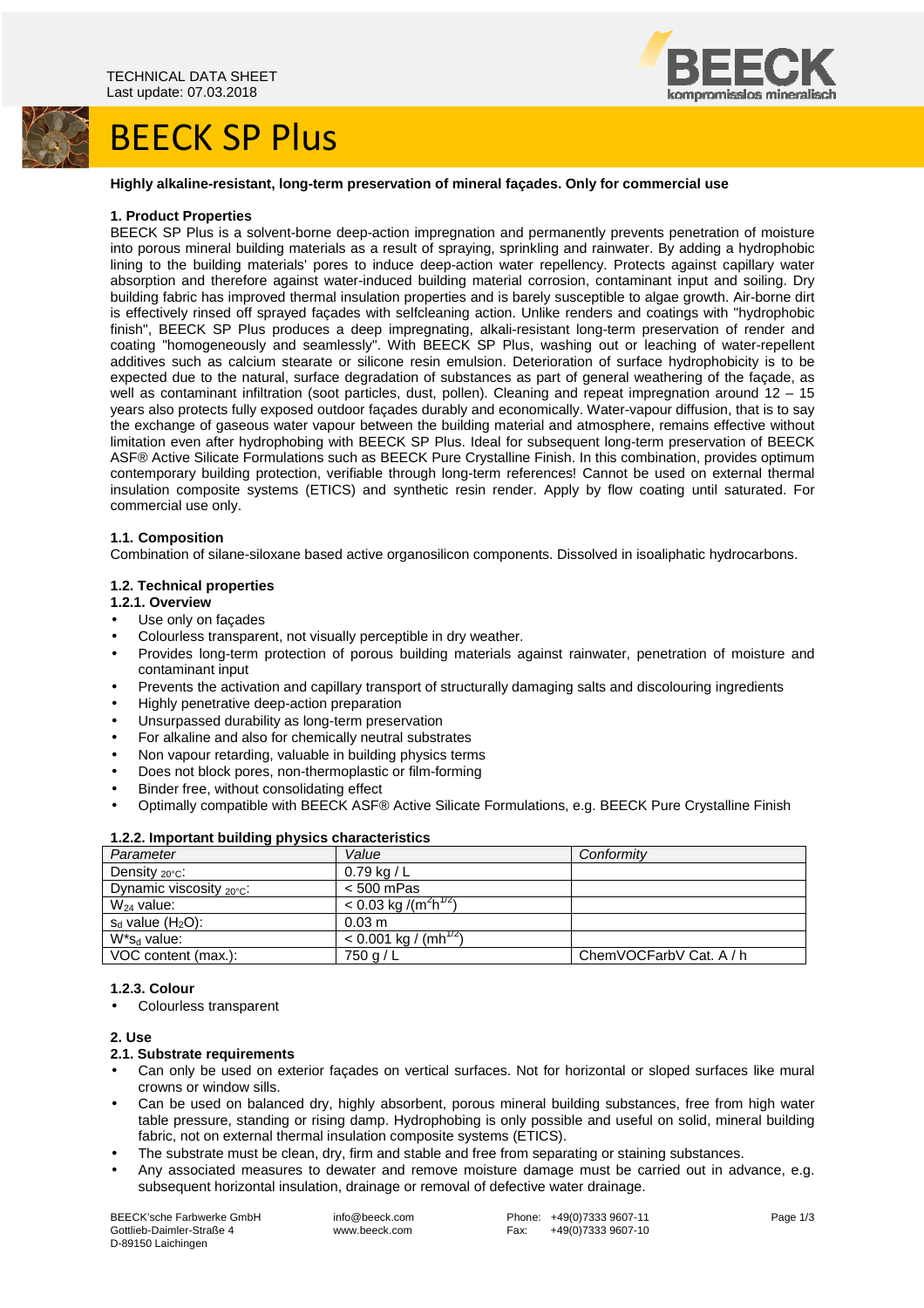



# BEECK SP Plus

- If necessary, use renovation render in case of moisture damage.
- Clean façade thoroughly using high-pressure method; in case of pressure-sensitive building materials (natural stone), carry out test in advance to determine a suitable and efficient cleaning method that is does not damage the building fabric. Use cleaning agents containing wetting agents sparingly; rewash with plenty of clean water.
- Remove algae and biogenic crusts mechanically, prepare façade with BEECK Fungicide according to factory specifications.
- After wet cleaning, dry building materials for sufficiently long time until they reach their moisture balance. Only use BEECK SP Plus on pore-deep dry substrates.
- Trying out on a test area of representative original substrates on site in the specific property is indispensable to test the effectiveness and to determine the application rate. The target application rate must be documented and checked during use.

# **2.2. Brief information on the standard system**

- Clean substrate and saturate by flow coating with BEECK SP Plus according to factory specifications.
- Due to silicification, wait at least 10 days before impregnating fresh BEECK silicate coatings and silicate glazes with BEECK SP Plus.
- Ensure qualified use, substrate suitability and careful preparatory treatment. Try out beforehand on test surface under in situ conditions.

# **2.3. Substrate and preparatory treatment**

- **Lime render (PI/CSII), lime-cement render (PII), cement render (PIII):**
- Clean, use BEECK Etching Fluid to remove any sinter skin. Coat damp, salt contaminated areas of the façade with renovation render. Check pure air-lime renders for stability.
- **Natural stone, brick, calcium silicate masonry, aerated concrete, fibrated cement, glass blocks:**  Try out on a test area of efflorescent substrates, e.g. iron-bearing sandstones or bricks containing chloride. Test building materials for moisture and absorbency. Depending on its condition, clean substrate gently and efficiently, where possible with high-pressure cleaner. Make good defective joints and bricks. Cannot be used on glazed brick and clinker. To impregnate cement joints of glass blocks, apply by flow coating BEECK SP Plus and before it begins to dry, wipe off the glass using dry method, carefully and completely, without residues.
- **New active silicate-based coatings, e.g. BEECK Pure Crystalline Finish:**

Due to weather and substrate dependent silicification, after applying the topcoat, wait at least 10 days before impregnating the façade with BEECK SP Plus. Protect fresh flow coated façades against the rain and damp; hang up scaffolding sheeting in front of the surface worked on.

- **Unsuitable substrates** are horizontal or sloping surfaces exposed to the weather as well as building materials with high water table pressure, rising or hygroscopic damp. Protect mural crowns and ledges against ponding or accumulated water and dirt deposits constructively, e.g. using sheet metal covers or bricks. Solvent-swellable substrates, coats and composite materials, materials containing high levels of synthetic resin, e.g. passive silicate paints, synthetic resin renders and external thermal insulation composite systems (ETICS) are also unsuitable.
- **Defective substrates** require a differentiated approach, examine and try out on a test area first.

# **2.4. Application instructions**

# **2.4.1. General information**

Check substrate suitability as required (see 2.1 and 2.3). Pay particular attention here to the absorbency, strength and texture of the respective substrates. Try out on a test area before using on high quality and critical surfaces. Ensure that the product is used by qualified persons only.

- Carefully cover surfaces which are not to be treated especially glass, ceramics, window sills, expansion joints, lacquer and anodic coatings – and protect them from splashes.
- Note and follow the safety instructions
- Provide personal protective equipment
- Use only in well ventilated outdoor areas, never use in basements, shafts or manholes.
- Flow coat self-contained areas uniformly and all over, wet-on-wet until they are saturated. Ensure sufficient qualified workers and smooth, uninterrupted coating process.
- Do not use in wet conditions, if there is a risk of frost, on hot surfaces or in the blazing sun.
- Application temperature: + 3°C to +25°C
- Due to silicification, wait at least 10 days before impregnating fresh BEECK silicate coatings and silicate glazes with BEECK SP Plus. Protect freshly impregnated façades against rain; hang up scaffolding sheeting in front of the surface worked on.

# **2.4.2. Application**

BEECK'sche Farbwerke GmbH Gottlieb-Daimler-Straße 4 D-89150 Laichingen

 info@beeck.com www.beeck.com